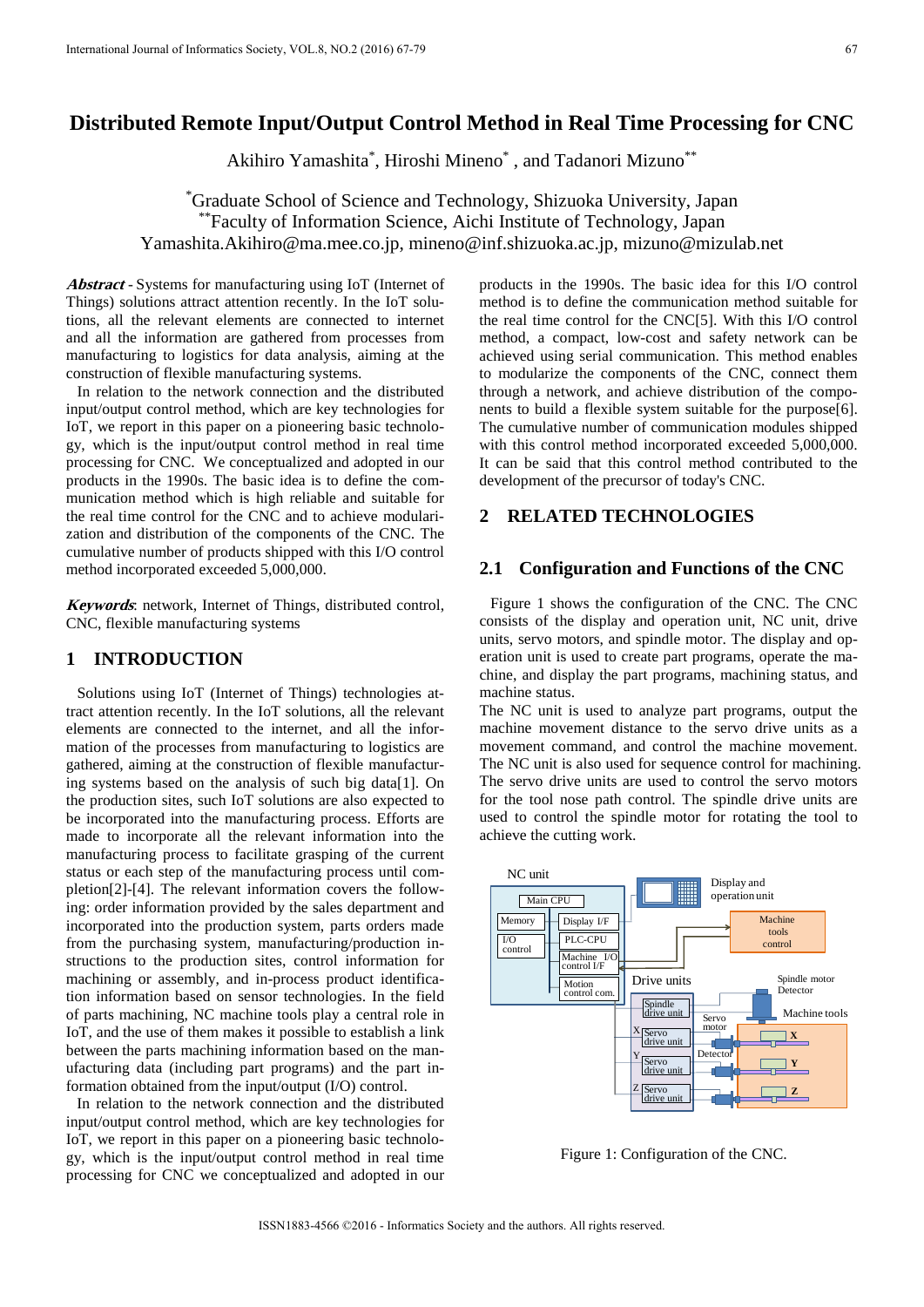

Figure 2: Position Control Processing in the CNC.



Figure 3: Interpolation Processing in the CNC.



Figure 4: Real Time Control Processing in the CNC.



Figure 5: Schematic Block Diagram for Parallel I/O Control.

# **2.2 Tool Path Control in the CNC**

The CNC executes part programs for driving the multiaxis machine tools (for example, X axis, Y axis, Z axis, etc. and the spindle) to move the tool nose position or move a part and cut the part

Figure 2 shows the details of the position control processing. The CNC analyzes the part programs, adds the tool information to the analysis result, and calculates the tool path data. Then, the NC unit calculates the movement distance per unit time for each control axis by an interpolating operation. Figure 3 shows the interpolation processing of the CNC, to control two axes  $(X \text{ axis and } Y \text{ axis})$  simultaneously. In Fig. 3, the command for the movement from A to B is generated as follows: at first, the movement distance FΔT, which is the product of the speed F and the unit time  $\Delta T$ , is calculated, and then, the distance is decomposed into the xaxis component of the movement distance  $F\Delta t_x$  and the yaxis component of the movement distance  $F\Delta t_{v}$ .

The position commands calculated in the NC unit are sent to the servo drive units. The servo drive units control the position/speed and the current for driving servo motors based on the position/speed command values sent by the NC unit and the feedback information sent by the detector attached to each servo motor.

#### **2.3 Sequence Control in the CNC**

In the sequence control (machine I/O control function), input signals are used to monitor the machine status or to obtain the sensor information, and output signals are used to control the actuators.

The CNC controls the machine tools operations by calculating the movement command values at a fixed time interval and sending them to the drive units, implementing the sequence control of the machining procedure, and indicating status information on the display. In the sequence control, the CNC executes sequence programs. In response to the sensor information input signals sent in synchronization with the control cycle in the CNC, the machine control signals are output. It is essential to ensure real time sequence control processing with an accuracy of 0.1 msec because the processing is synchronized with the positioning control cycle in the CNC.

Figure 4 shows the time division for real time control processing in the CNC. For one axis, CNC calculates a command value and speed, and performs miscellaneous synchronization control in the first half of the interpolation period T. In the second half of the interpolation period T, the system performs servo control, machine sequence control, and data processing for display and communication. For controlling eight axes (at the maximum), the interpolation periods for eight axes are regarded as one cycle for the control operation.

### **2.4 Conventional Parallel I/O Control Method and Issues**

Figure 5 shows the schematic block diagram of the machine I/O control interface in the NC unit. The conventional machine I/O signal control is performed using a parallel I/O function of the NC unit main CPU. In this method, the machine status is checked using the parallel input signal from the NC unit main CPU (ON/OFF control, +24 V/0 V), and the machine operations are controlled using the parallel output signal (ON/OFF control, +24 V/0 V). For this type of I/O control, several tens to one hundred signal wires are connected inside the power panel and externally for the sensor information input and the actuator control.

In the parallel I/O control method, each signal requires a wire connection between the NC unit and the actuator. Thus, the method involves issues such as the degradation of work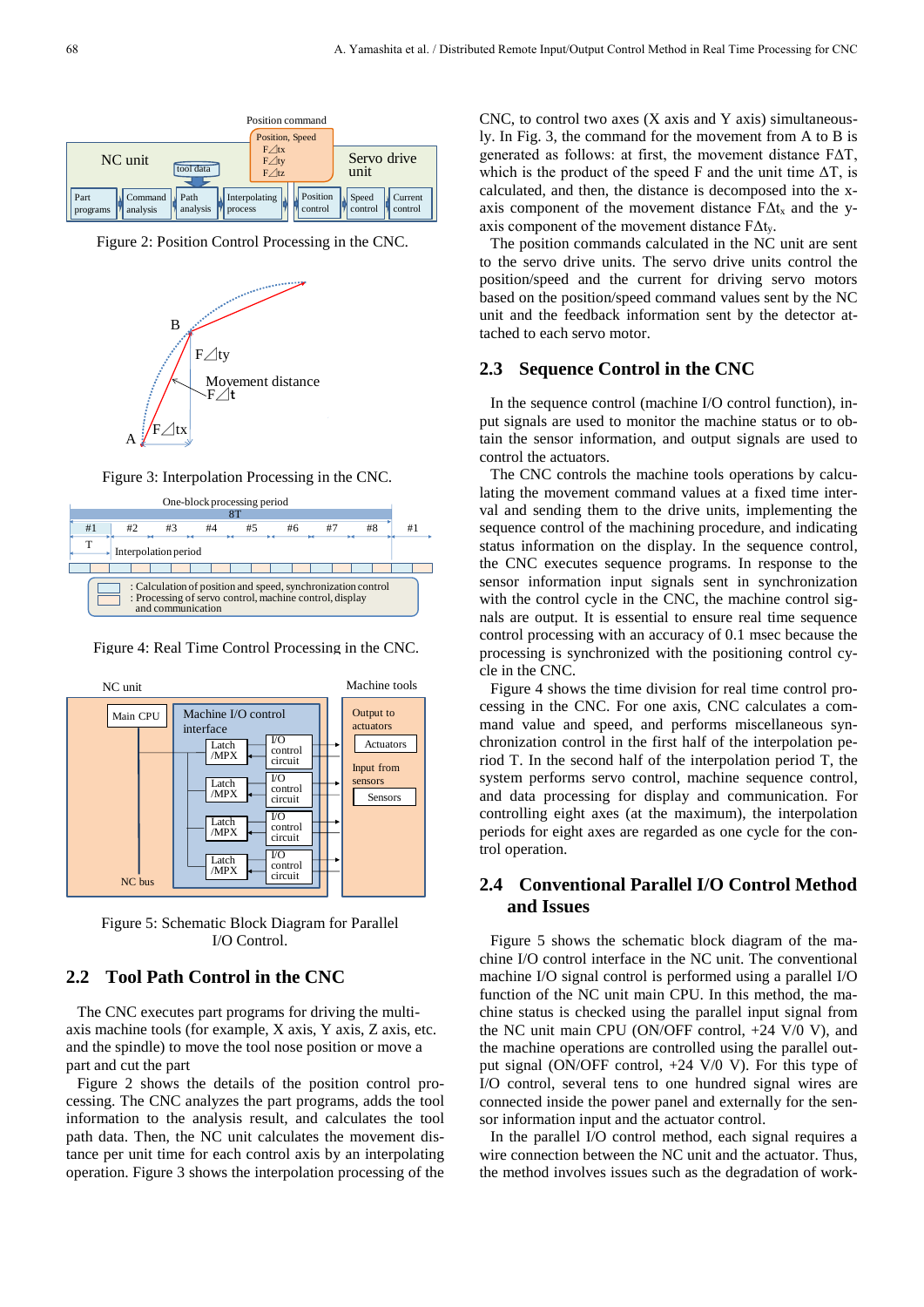ability caused by the increase in the number of signals and wire bundles, and the lowering of reliability due to noises, etc. caused by the longer wire length.

Also, in the parallel I/O control method, data is directly transmitted between the NC unit and the machines or actuators. Therefore, the NC unit has to have numerous circuits to support the I/O control points according to the machine specifications. The lineup of the NC unit ranges from the high-end model to the general market model depending on the number of control axes and the control performance. In other words, the maximum number of I/O control points is determined for each class of the model. Therefore, there are issues with the NC unit cabinet volume for using the highend model according to the drive control specifications. In such cases, it is inevitable to choose a NC unit with a large cabinet which supports a lot of I/O control points even when the machine requires less I/O control points. More specifically, the NC unit cabinet volume cannot be selected flexibly without any restraints because the fact that the NC unit has to contain the I/O control circuits prevents downsizing of the NC unit cabinet.

# **2.5 Conventional I/O Control Method for Serial Communication and Issues**

Figure 6 shows an example of the schematic block diagram of machine I/O control for a regular serial communication. The machine I/O control interface in the NC unit consists of the I/O buffer and the communication control part for serial communication. The distributed remote I/O unit consists of the communication control part and the I/O control circuit. By transmitting the I/O signals for controlling the machine tools through serial communication, it is possible to mitigate the issues such as the degradation of workability caused by the increase in the number of wire bundles for signals, and the lowering of reliability due to noises caused by the longer wire length.

In the 1990s, CPUs were in most cases mounted on both the input and output devices to establish serial communication. The master communication control part of the NC unit consists of CPU and memory dedicated to communication and communication control circuit. Likewise, the slave communication control part of the distributed remote I/O unit requires CPU and memory dedicated to communication, communication control circuit, and I/O control circuit. Therefore, there are issues that a large circuit area is required, and the method incurs higher costs as compared to the parallel I/O control method. In addition, the development of software for CPU dedicated to communication is required both in the NC unit and the distributed remote I/O unit.

# **2.6 Serial Communication Processing by the Main CPU and Issues**

To reduce the hardware cost for serial communication, it may be possible for the main CPU of the NC unit to perform serial communication processing instead of the CPU in the communication control part.



Figure 6: Schematic Block Diagram for Regular Serial Communication.



Figure 7: Processing Flow for Conventional Serial Communication.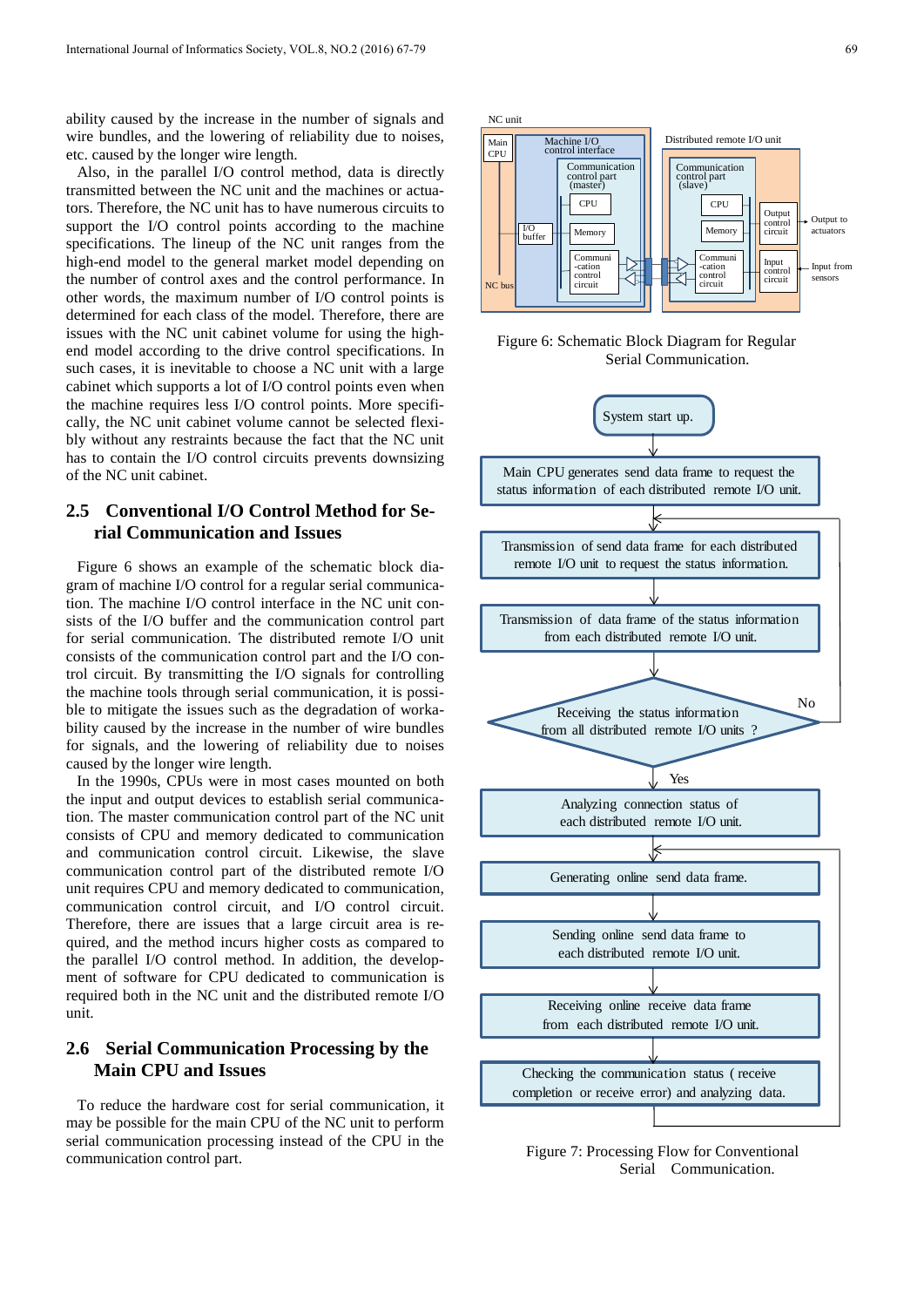Figure 7 shows the serial communication processing flow of the main CPU for the conventional serial communication. At power-on, the main CPU sends the data frame to request the status information of each distributed remote I/O unit. After receiving the status information from all units, connection status of each unit is checked. When all distributed remote I/O units are available for the communication, the online communication mode (normal I/O mode) is started. The main CPU generates output data frame and sends the frames to each distributed remote I/O unit. The main CPU then receives data frames sent from each unit. When no error is found with the data frames, the main CPU processes the input data. When an error is found with the data frames, the input data is discarded. These procedures are repeated in the online communication mode.

When software processing of the communication control part of the NC unit is performed by the main CPU, the load for the main CPU is increased. Furthermore, increasing of the distributed remote I/O units causes to increase the load. However, as mentioned in the description for Fig 4, real time processing for the CNC must be performed at a predetermined time period and the drive control command must be completed within a certain time limit. To ensuring the accuracy of real time control, there are issues that a further high-performance main CPU is required, which results in increased cost.

### **3 PROPOSED METHOD**

### **3.1 Distributed Remote I/O Control Method**

The feature of the distributed remote I/O control method introduced in this paper is as follows. In the first place, simplification of communication procedure and reduction of data enable to achieve the communication between the NC unit and the distributed remote I/O unit only by electronic circuits. In the second place, the definition of the supposed failure mode in advance achieves the fail-safe system without performing software processing. This method enables downsizing of the system, lowers costs, improves reliability, and enhances the safety.

Figure 8 shows a configuration of the CNC using the distributed remote I/O control method. In Fig. 8, the machine I/O control interface of the NC unit is used as the distributed remote I/O communication control part. The I/O control circuits are separated from the NC unit and contained in the distributed remote I/O units. The machine requiring numerous I/O control points can be supported by increasing the number of distributed remote I/O units. Consequently, the NC unit cabinet volume is no more dependent on the number of I/O control points.

### **3.2 Hardware for Distributed Remote I/O Communication**

The increased cost is the major issue to perform machine I/O control for CNC using serial communication. Proposals for cost reduction are as follows:



Figure 8: CNC Configuration Using the Distributed Remote I/O Control Method.

(1) Reduction of the number of signal communication wires

A half-duplex method is adopted for serial communication between the NC unit and the distributed remote I/O units. As compared to a full-duplex method, the number of communication wires can be reduced to one, and the wire rod, connector, and cable manufacturing costs can be reduced. In order to establish highly reliable data communication with the half-duplex method, a dedicated time-dividing communication procedure is defined to fit the characteristics of the CNC.

- Adoption of the EIA-485 differential system for the communication physical layer (data communication circuit)
- Adoption of the HDLC communication method
- In order to establish half-duplex communication, the communication cycle order is determined, and data transmission is enabled only during the transmission period.
- (2) Elimination of CPU dedicated to communication

The conventional I/O control method for serial communication in Fig. 6 requires using CPU in the communication control part. For elimination of CPU dedicated to communication, simplification of communication procedure is needed. The frame size and data format suitable for the machine I/O control of the CNC functions are defined to minimize the communication processing. The communication pattern is defined to perform periodic communication in automatic synchronization with the CNC internal processing. Furthermore, processing at the time of power-on and processing at error are defined in the process of defining the data format and the communication procedure. These definitions achieve serial communication between the NC unit and the distributed remote I/O units without using CPU.

(3) Integration of the communication control part hardware into a one-chip LSI

With the predetermined frame size, data format, and procedure, the electronic circuits of the communication control part perform communication without using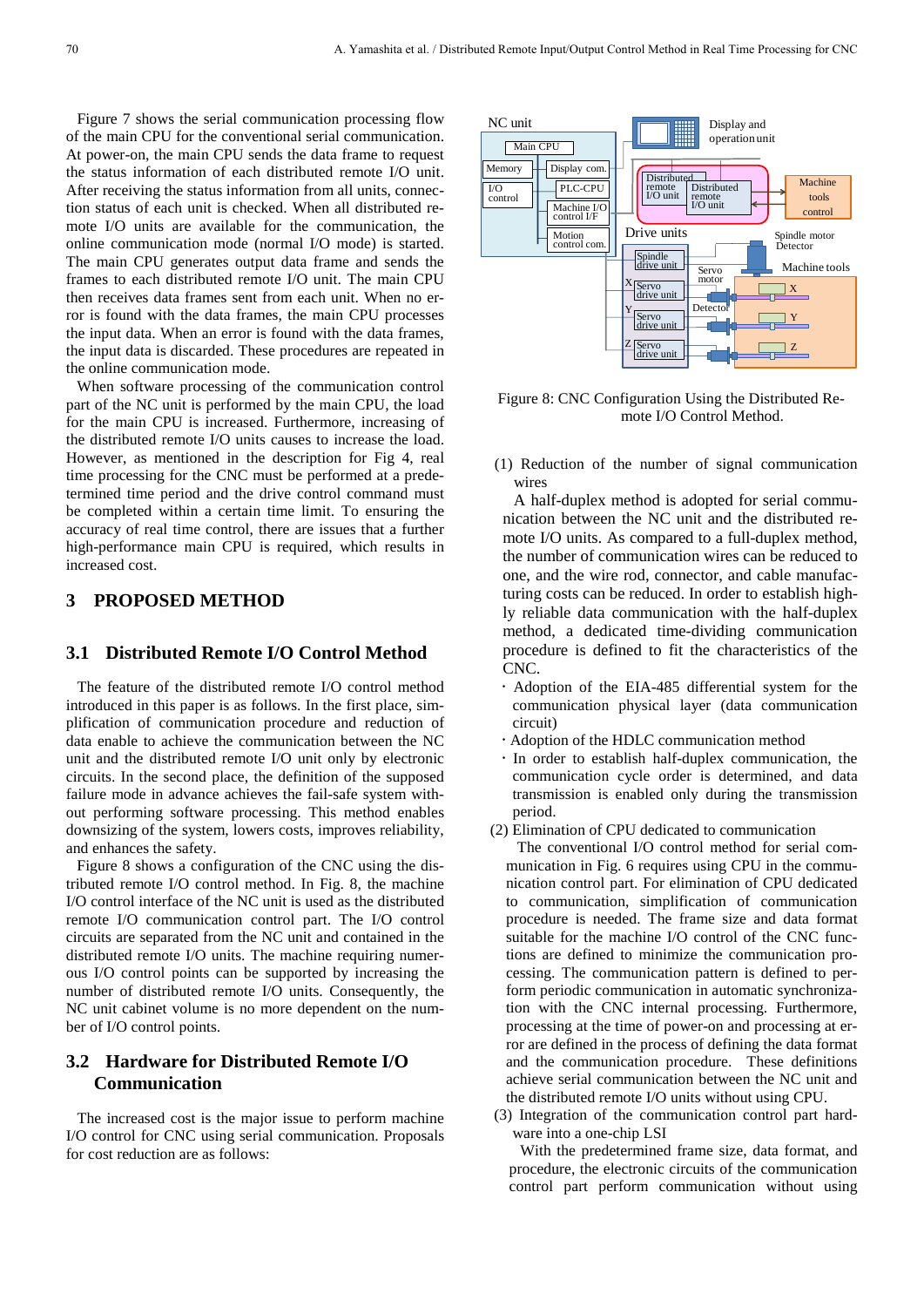

Figure 9: Processing Flow for Distributed Remote I/O Control Method.

CPU. It enables integrating the communication control part into a one-chip LSI both on the NC unit and the distributed remote I/O unit sides, downsizing and cost reduction of the communication control part.

(4) Simplification of the software processing by the main **CPU** 

For I/O signal control processing of the NC unit, the main CPU reads the input data from the I/O buffer and writes the data to the I/O buffer in the communication control part in Fig. 6. These operations are performed either for the parallel I/O control or the I/O control for serial communication. Therefore, software processing by the main CPU can be simplified because the hardware automatically communicates with the distributed remote I/O units as mentioned in (2) and updates the data in the I/O buffers. Software processing to input or output the data can be performed without being aware of using serial communication.

(5) Simplification of processing on the distributed remote I/O unit side

The distributed remote I/O unit has the I/O control circuits which was built into the NC unit conventionally, and the one-chip LSI, mentioned in (3) in the communication processing part.

In remote I/O communication processing for the CNC, data frames are periodically generated from the output buffer at a predetermined time interval and sent to the distributed remote I/O units. The communication processing part of the distributed remote I/O unit receives

data frames sent from the NC unit. When no error is found with the data frames, the distributed remote I/O unit outputs the received data as the machine control signal. Then, after the predetermined period of time, the distributed remote I/O unit generates data frames using the data taken as the machine input and sends them to the NC unit. This series of operations are performed without using CPU dedicated to distributed remote I/O unit communication or performing software processing. (6) Ensuring reliability and safety of the system

To ensure reliability and safety of the system, processing at the time of power-on and at error are defined in the process of defining the data format and the communication procedure. Also, a fail-safe operation is defined for the machine I/O signal control at error.

### **3.3 Distributed Remote I/O Communication Procedure**

In order to perform two-way serial communication between the NC unit and the multiple distributed remote I/O units, the NC unit performs a time dividing communication with each unit. The following two modes are defined for communication: the offline status communication mode, and the online communication mode (normal I/O mode). The two modes can be distinguished by the difference in the frame header pattern.

Based on the status information of the distributed remote I/O units stored in its communication control part, the NC unit generates output data frames in the online communication mode and sends the frames to the distributed remote I/O units. The NC unit then receives data frames sent from the distributed remote I/O units. When no error is found with the data frames, the NC unit processes the input data. When the count for errors found with frames sent from the distributed remote I/O units exceeds a predetermined value, the NC unit determines that a system error has occurred and stops the system.

# **3.4 Restraints on the Communication Procedure**

As a CPU-less approach is used for communication processing in the distributed remote I/O control method, the following restraints apply to the communication.

- (1) When the distributed remote I/O units receive the data sent from the NC unit, they send data to the NC unit after a predetermined time period because two-way communication is performed using one communication line.
- (2) The NC unit sends data to the multiple distributed remote I/O units in a time dividing manner. Each unit send data to the NC unit only when the header pattern of the received data matches the predetermined station number of the own station.
- (3) The two communication modes, the offline status communication mode and the online communication mode, are defined. The mode is switched between those two in accordance with the header pattern.
- (4) It is necessary to determine the amount of data transmitted from the distributed remote I/O units to the NC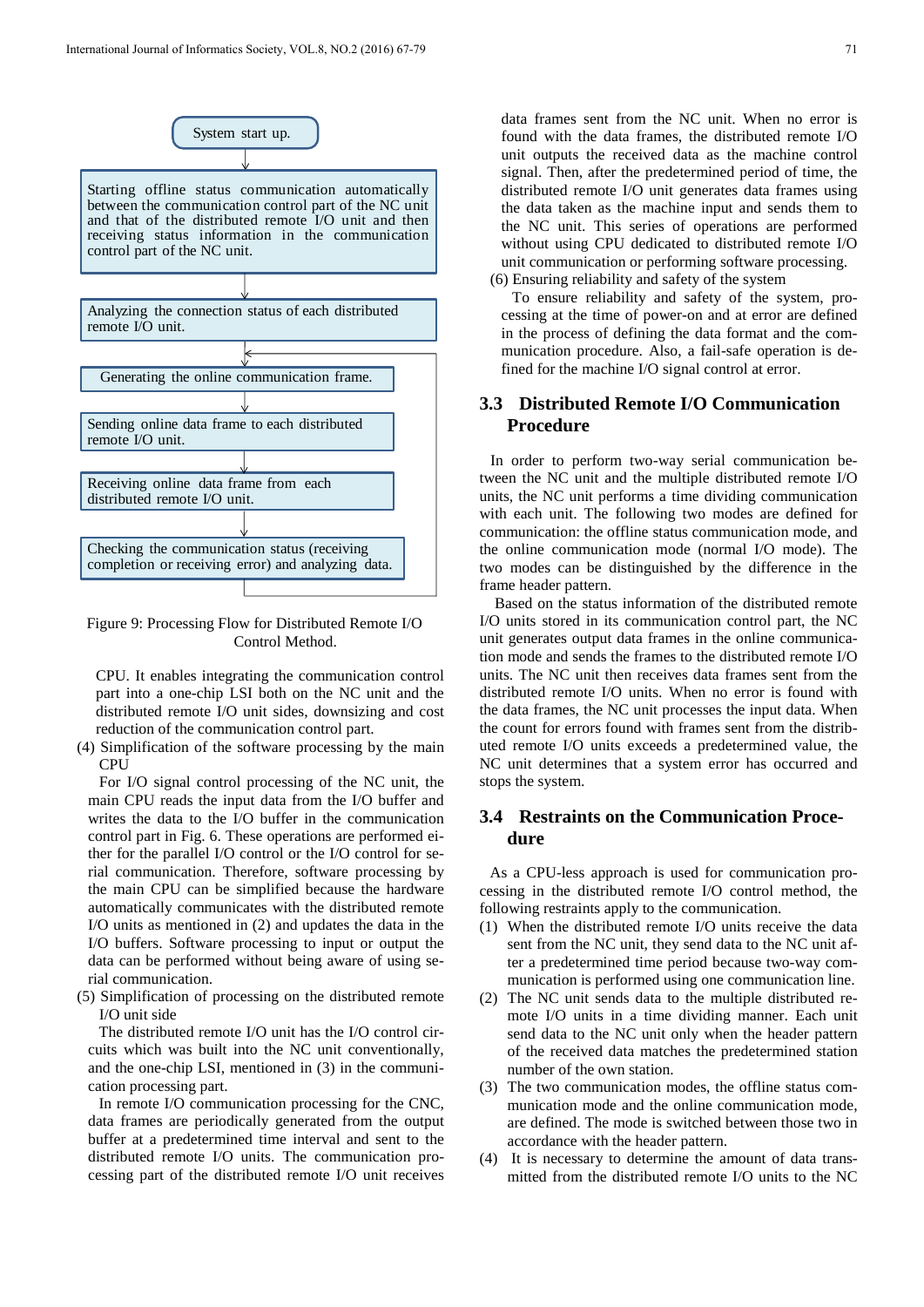unit and the number of stations (the distributed remote I/O units) in advance.

#### **4 IMPLEMENTATION SCHEME**

# **4.1 Circuitry to Implement the Distributed Remote I/O Control Method**

Figure 10 shows the configuration of the CNC for the distributed remote I/O control method. Eight distributed remote I/O units can be connected with communication network. (In Fig. 10, the distributed remote I/O unit stations from #2 to #6 are eliminated.) Half-duplex communication is used for serial communication. The communication control part (master function) and I/O buffer are integrated into a onechip LSI in the NC unit. The communication control part (slave function) and control circuit such as multiplexer are integrated into a one-chip LSI in the distributed remote I/O unit. Also, half-duplex communication is established by controlling the communication control signal (RTS signal) to achieve reducing the number of communication signal wires. Input signals from sensors and a setting switch are selected by the switching signal (Mode signal) in the distributed remote I/O unit. In the offline status communication mode, setting switch information of the distributed remote I/O unit is send to the NC unit. In the online communication mode, sensor information obtained through input control circuit is send to the NC unit. Output data received from the NC unit is output to actuators through output control circuit.

The input and output control circuit are separated from the NC unit and contained in the distributed remote I/O unit. When it is required to increase the number of I/O control points, it is thus possible to increase the number of distributed remote I/O units and connect them to the serial communication line.

# **4.2 Implementation of the Distributed Remote I/O Control Method**

In the distributed remote I/O control method, the NC unit state changes among the following: initial operation at power-on, offline status communication mode, and online communication mode. After initialization at power-on, the NC unit obtains information on the type and settings of the distributed remote I/O units in the offline status communication mode. After this, the NC unit mode transfers to the online communication mode. Figure 9 shows the processing flow in the NC unit. Figure 11 is the timing chart for shifting to the online communication mode.

The NC unit sends data frames in synchronization with the clock of the remote I/O communication cycle. After a predetermined time period, the distributed remote I/O units send the data frames to the NC unit. Communication with eight distributed remote I/O units can be performed in one cycle. When the main CPU sends the mode switching instruction signal (MPU-MODE) to change the mode to the online communication mode, the synchronous signal (SYNC-MODE) is output in synchronization with the clock to change the header pattern of the data frame. The communi-



Figure 10: Configuration for Distributed Remote I/O Control Method.

cation control part of the NC unit sends the data frames repeatedly until it receives the response of normal reception completion from all distributed remote I/O units. After the NC unit receives the response of normal reception completion from all distributed remote units, the complete signal (STS-FIN) is output to change the mode to the online communication mode. (Figure 11 shows an example of the complete signal (STS-FIN). When no communication error occurs in the first cycle of mode switching, STS-FIN is output at the end of the first cycle. When a communication error occurs in the first cycle of mode switching and the NC unit receives a response of normal reception completion in the second cycle, STS-FIN is output at the end of the second cycle.)

Figure 12 is the timing chart for transferring of communication frames between the NC unit and eight -distributed remote I/O units, and shows the data frame configuration. Each communication control signal (RTS) controls a sending data frame either in the NC unit or the distributed remote I/O unit. (In the Fig. 12, RTS signals of the distributed remote I/O unit stations from #4 to #7 are eliminated)

The NC unit sequentially sends data frames to multiple distributed remote I/O units in a time dividing manner, and each distributed remote I/O unit sends a data frame to the NC unit after a predetermined time period. The maximum number of stations is defined in advance for connecting distributed remote I/O units. The NC unit can sequentially send data to each distributed remote I/O unit, and receive the data sent from each distributed remote I/O unit. In this control method, the NC unit can complete the data communication with the distributed remote I/O units within a one-cycle interval. By repeating this procedure, the NC unit can perform the real time processing of the data I/O with a fixed cycle.

Every station is controlled by polling with using halfduplex serial communication. When the number of communication station is increasing, the delay time becomes grater. In the distributed remote I/O control method, the maximum number of station is defined eight on a serial communication line. The communication stations are controlled by polling. To perform the machine I/O control for the CNC, I/O data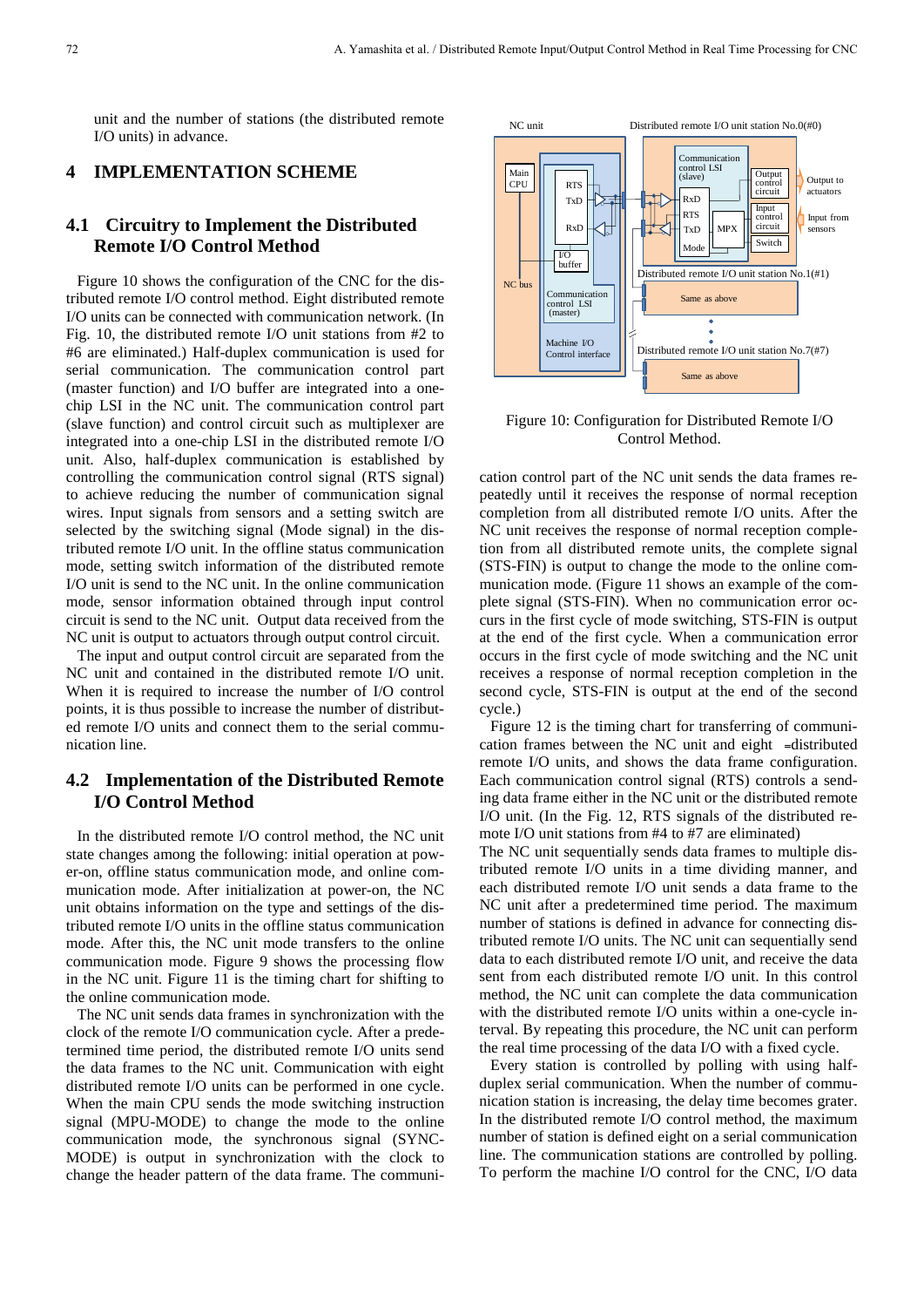

Figure 11: Timing Chart for Communication Mode Switching.



Figure 12: Timing Chart and Data Frame Configuration for the Distributed Remote I/O Control.



Figure 13: Data Format of Send and Receive Frames.

has to update within a one-block processing period of the CNC as shown in Fig. 4. In the implementation, a communication processing period (as shown a one-cycle interval in Fig. 12) is set to be fast enough to update I/O data more than 10 times within a one-block processing period.

Figure 13 shows the data format of send and receive data frames in each mode. The length of the data frame is fixed 14 bytes. The data frames consist of the flag pattern (3bytes), the header pattern (2 bytes), the data (4 bytes), the CRC check (2 bytes) and the flag pattern (3bytes). A flag sequence is assigned in the first part and the last part of the frame. The flag is a byte in a general data frame of HDLC. In this distributed remote I/O communication, the flag pattern is composed of 3 bytes to prevent malfunction when a flag pattern is misrecognized. The header pattern is used to control communication and to recognize the station number. The length of data is fixed 4 bytes. 32 bits data is small enough to control devices and get information from sensors of machine tools.

- (1) These are the send frames from the NC unit to the distributed remote I/O unit and from the distributed remote I/O unit to the NC unit in the online communication mode (normal I/O mode).The header patterns from FF00 to FF0F which consist of 16-bit data are assigned for the online communication from the NC unit to the distributed remote I/O unit. The header pattern 5200 is assigned for the normal response header pattern from the distributed remote I/O unit to the NC unit, and 4500 is assigned for the error response header pattern from the distributed remote I/O unit to the NC unit.
- (2) These are the send frames from the NC unit to the distributed remote I/O unit and from the distributed remote I/O unit to the NC unit in the offline status communication mode. The header patterns from 4900 to 490F are assigned for the offline status communication from the NC unit to the distributed remote I/O unit. The response header patterns from the distributed remote I/O unit to the NC unit are the same as the online communication. DO#0-3 are send data (output data) to the distributed remote I/O unit and DI#0-3 are send data (input data) to the NC unit. ID#0 is the identification code on the type of the distributed remote I/O unit and ID#1 is the information on settings of the distributed remote I/O unit. ID#2 and ID#3 are other status information.

Figure 14 shows I/O control circuits of a distributed remote I/O unit for the normal digital I/O control. Each bit of the I/O data has its own meaning. When the NC unit sends data in a data frame to a distributed remote I/O unit, the data is then output from the distributed remote I/O unit as its output signal. Then, when the distributed remote I/O unit takes in an input signal, the distributed remote I/O unit sends the data in a data frame to the NC unit, and the data is then used as the input data in the NC unit.

## **4.3 Implementation of the Distributed Remote I/O Units**

By defining the data format for the distributed remote I/O control method, versatility was achieved for the communication function. Also, the I/O functions of the NC unit are integrated to use the control method through the distributed remote I/O units, and not dependent on the conventional individual interface circuits. Thus, it is possible to configure CNC using the distributed remote I/O units.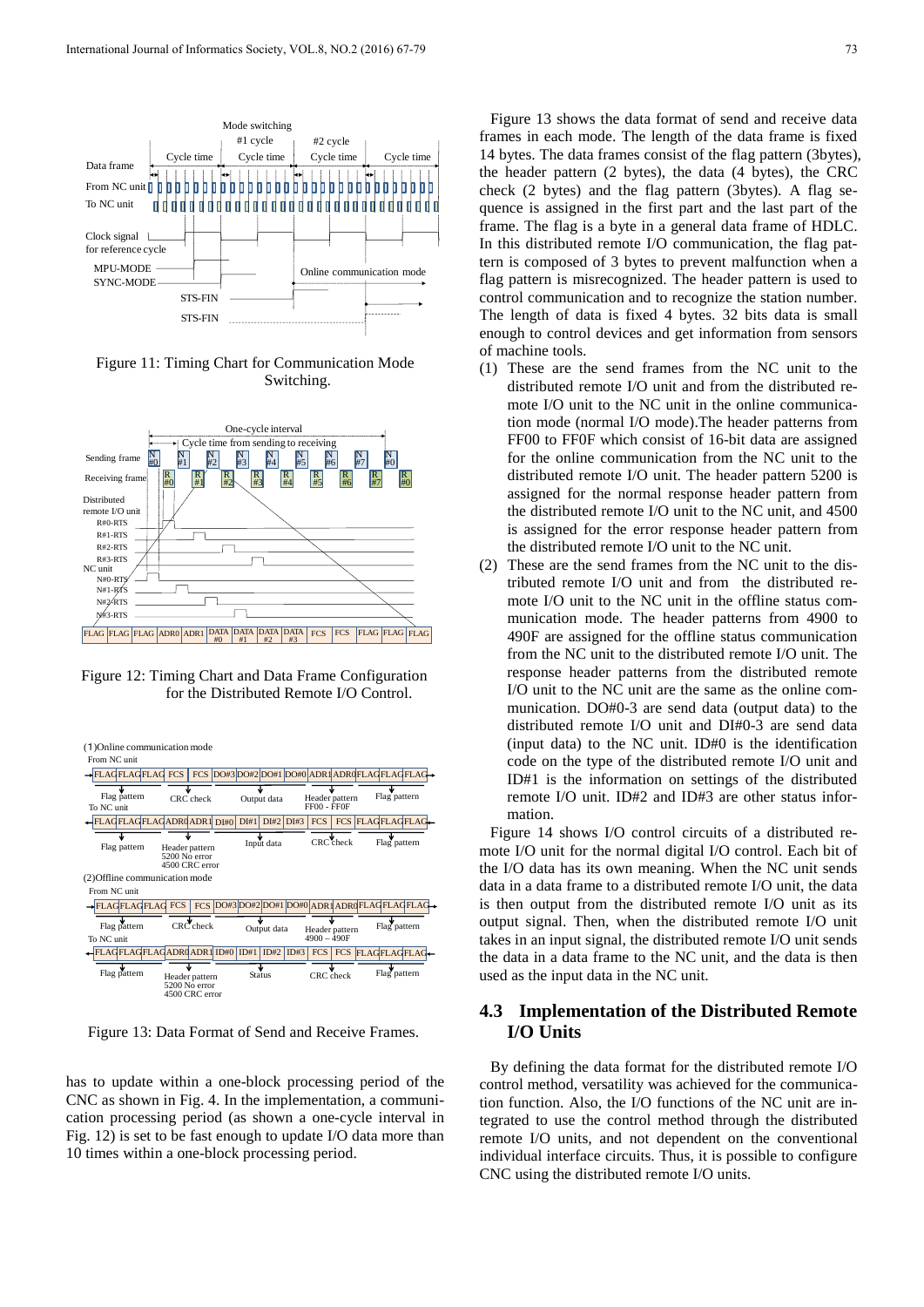

Figure 14: I/O Control Circuits of the Distributed Remote I/O Unit.



Figure 15: Examples of Communication Data Format for Distributed Remote I/O Control Method.



Figure 16: Configuration for Inputting Analog Voltage Information.

In the transmission data format, the data sent from the NC unit can be used as a command or output data, and the data received by the NC unit can be used as input data or status data. Each set of 8/16/32 bits of the data has its own meaning. Figure 15 shows the examples of various types of communication data format for distributed remote I/O. In Fig. 15, the example (1) shows the data format for the operation shown in Fig. 14. Each bit of the I/O data has its own meaning. The example (2) shows the following data formats: one which is sent from the NC unit to the display for combining the command to display data and the data itself, and one which is sent from the distributed remote I/O unit to the NC unit for reporting the display status data.

The example (3) shows the following data formats: one which is sent from the NC unit to the distributed remote I/O unit for sending the command to read the number of pulses generated from the manual pulse generator in a built-in circuit of the distributed remote I/O unit and the address to specify the manual pulse generator's station number, and one which is sent from the distributed remote I/O unit with 16 bit data of pulse number. The example (4) shows the following data formats: one which is sent from the NC unit to the distributed remote I/O unit for sending the command to read analog voltage information and the parameter to specify the station number of an analog voltage input circuit, and one which is sent from the distributed remote I/O unit with 16 bit data of analog voltage information.

In the conventional CNC, the necessary I/O interface circumethod, individual I/O interface circuits are provided in the distributed remote I/O units. Thus, the I/O functions required for the NC unit are achieved by using the distributed remote I/O units. Examples of the functions are as follows: outputting display data sent from the NC unit to the display, outputting the analog voltage command, reading the number of pulses of the pulse generator into the NC unit, or reading the analog voltage information.

Figure 16 shows a distributed remote I/O unit configuration for inputting the analog voltage information to the NC unit when the CNC contains distributed remote I/O units. When the NC unit sends a command to read analog voltage data to the distributed remote I/O unit which has an analog voltage input circuit, the distributed remote I/O unit detects the command in its communication control circuit, performs AD conversion of the analog voltage input through its sample hold circuit, and send the digitalized voltage data as its transmission data to the NC unit. The NC unit reads the analog voltage information at a predetermined time period and provides necessary controls on the real time basis.

### **4.4 Implementation of the Distributed Remote I/O Communication Procedure**

In this section, we explain about the distributed remote I/O processing flow in the CNC unit and the distributed remote I/O units shown in Fig. 17.

# **4.4.1 Initial Operation at Power-on and Offline Status Communication Procedure**

- (1) After initialization at power-on, the distributed remote I/O unit reads its own station number from the hardware setting (setting switch). The offline status communication mode is the initial setting for the distributed remote I/O units.
- (2) After initialization at power-on, the communication control part of the NC unit sequentially requests each distributed remote I/O unit in the offline status commu-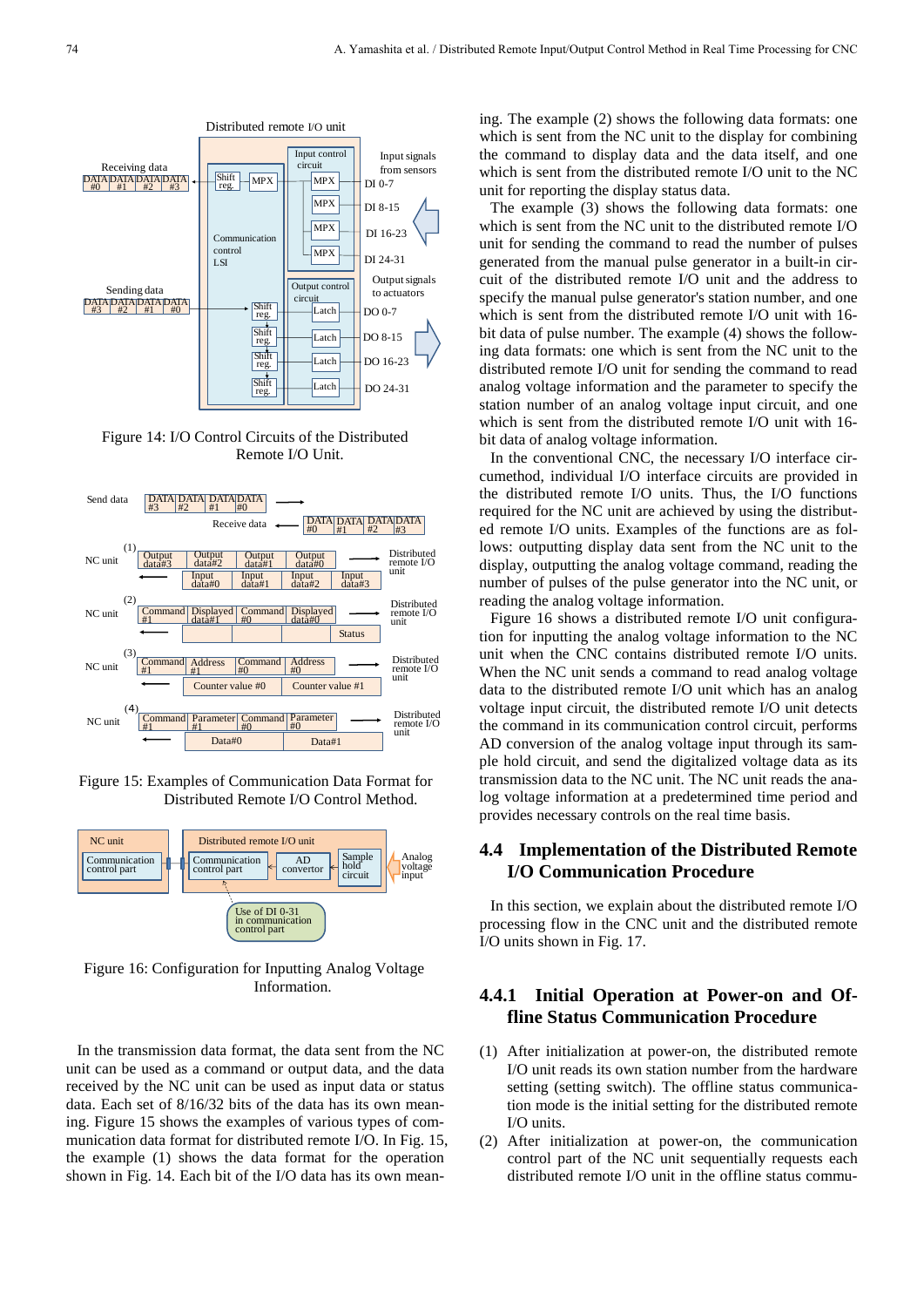

Figure 17: Processing Flow for Distributed Remote I/O Control Method.

nication mode in a time dividing manner to send the type and setting information of the unit. Each unit checks the header pattern (address part) of the data sent from the NC unit, and receives the data only when the header pattern corresponds to its own setting switch.

- (3) The distributed remote I/O units distinguish the offline status communication mode from the online communication mode, which is the normal I/O mode, by the difference of the header pattern (address part) of the data frame sent from the NC unit.
- (4) In the offline status communication mode, when the distributed remote I/O unit recognizes that the data is

addressed to its own station and receives the data, the distributed remote I/O unit generates a data frame which contains the status information of its own station (unit type and setting information) in the data part.

(5) After a predetermined time period, the distributed remote I/O unit determines the communication control signal RTS as valid, and sends the data frame to the NC unit. The communication control part of the NC unit sequentially sends requests to obtain the type and setting information from the distributed remote I/O unit in a time dividing manner, and obtains the information on the number of stations and the unit type for all units connected with the one communication line. Then, the NC unit obtains the status information of all the distributed remote I/O units connected. After confirming the normal status for all of the distributed remote I/O units, the NC unit switches the mode from the offline status communication mode to the online communication mode.

### **4.4.2 Online Communication Procedure**

- (6) In the online communication mode, the NC unit periodically sends the data frame to each distributed remote I/O unit which contains the output data addressed to each unit. Each distributed remote I/O unit checks the header pattern of the data sent from the NC unit, and receives the data only when the header pattern corresponds to its own setting switch.
- (7) The distributed remote I/O unit receives the data frame addressed to its own station, reads the input data from the input signal interface circuit, and generates a data frame which contains the input data.
- (8) After a predetermined time period, the distributed remote I/O unit determines the communication control signal RTS as valid, and sends the data frame to the NC unit.
- (9) The distributed remote I/O unit checks the data frame sent by the NC unit for any error.
- (10)When no error is found in the data frame, the distributed remote I/O unit determines that the output data in the data frame is valid, and sends the output data to the interface circuit. Thus, the distributed remote I/O unit receives the data sent by the NC unit, and then outputs the data to the machine tools or actuators. When any error is found in the data frame, the previous data is retained as the output data.
- (11)By repeating steps from (7) to (10) above, the NC unit performs sequence control for the machine tools.

#### **4.5 Implementation of Safety and Reliability**

In the distributed remote I/O control system, communication processing is performed with a fixed cycle in a CPUless hardware configuration and the following operations are performed to ensure communication reliability and safety of machine tools.

(1) When the distributed remote I/O unit does not detect any data frame sent from the NC unit for a pre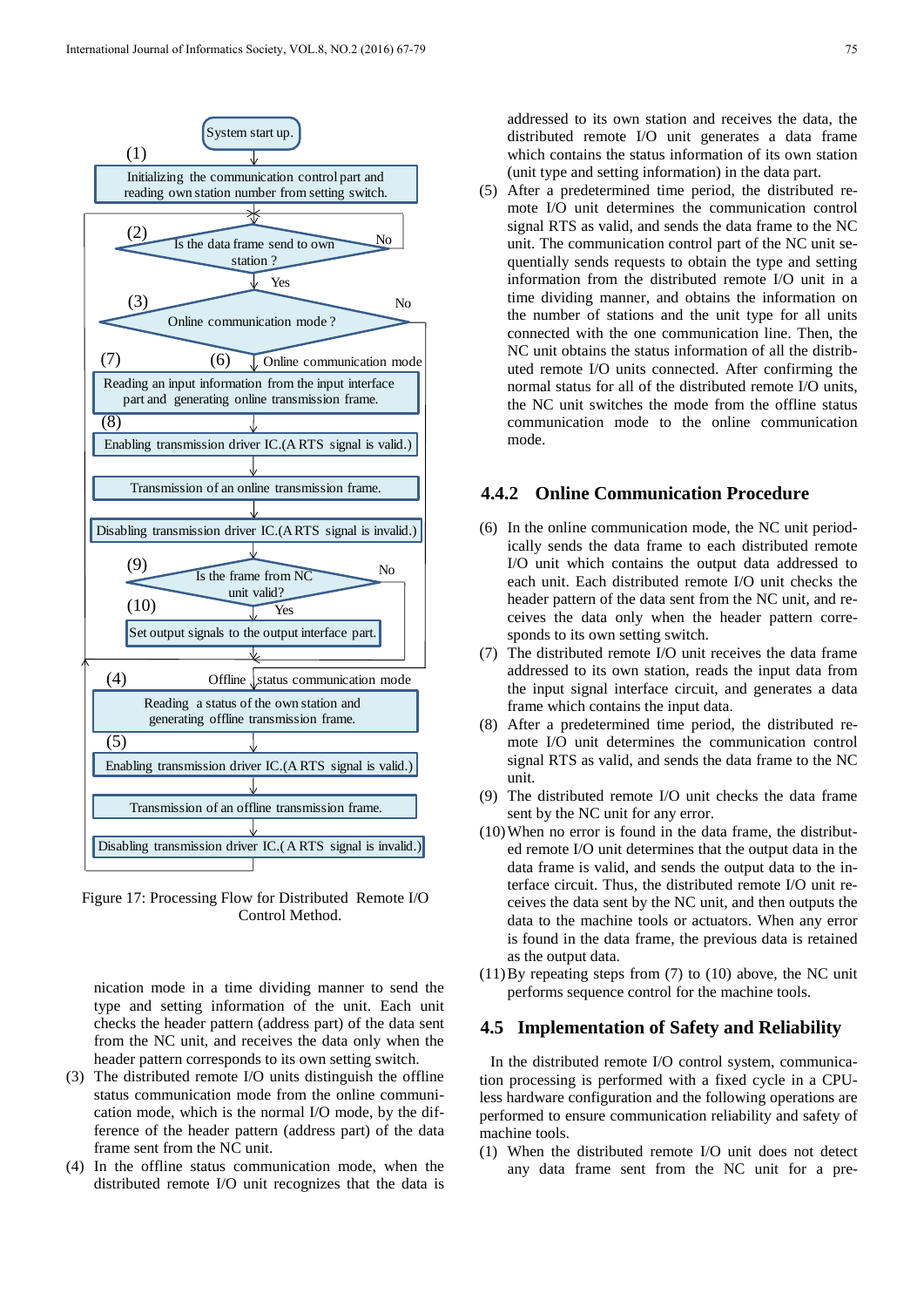determined time period or longer, the distributed remote I/O unit automatically resets its own output.

- (2) When the distributed remote I/O unit detects an error in the received data frame, the distributed remote I/O unit does not update the output signal. The distributed remote I/O unit changes the header pattern of the data frame and sends the data frame to the NC unit to let the NC unit recognize the data frame error.
- (3) The NC unit stops the system when it does not receive the data frame sent from the distributed remote I/O unit.
- (5) The NC unit stops the system when the count for errors found with frames sent from the remote distributed I/O units exceeds a predetermined value.

#### **5 EVALUATION**

# **5.1 Downsizing of the NC Unit and the Distributed Remote I/O Units**

In the distributed remote I/O control method, a half-duplex communication method is adopted to simplify the communication wiring/circuit configuration. In addition, each electronic circuit is integrated into an LSI in the communication control part either on the NC unit or the distributed remote I/O unit side. Furthermore, the development of the device package technology and the implementation technology enabled electronic circuits to implement on a compact size board. The distributed remote I/O control method enabled to modularize the components of the CNC and connect them with serial communication network. This control method and the development of technologies mentioned above enabled the use of the more compact NC unit and distributed remote I/O units. Figure 18 shows a comparison of cabinet volume by CNC generation.

In the 1<sup>st</sup> generation CNC, many DIP (Dual Inline Package) devices were used for the electronic circuits. The I/O control circuits were provided in the NC unit. When the machine required numerous machine control signals, numerous circuit boards were required for machine I/O control, which resulted in increase in the NC unit cabinet volume. In the 2nd generation CNC, the device package was changed from DIP to SMT (Surface Mount Type).

Also, the I/O control circuits were separated from the NC unit to the distributed remote I/O control unit. Therefore, the NC unit could be significantly downsized owing to the high integration of the electronic circuits and downsizing of device. In the 3rd generation CNC, the NC unit volume was 20% smaller than the conventional one.

Instead, the I/O control circuits were contained in the distributed remote I/O units. Owing to the integration of the additional circuits into an LSI in the communication control part and downsizing of devices, the distributed remote I/O unit volume was 50% smaller than the conventional I/O control circuit in the 1<sup>st</sup> generation CNC.

By adopting the distributed remote I/O control method in the products, the system volume of the NC unit and the distributed remote I/O unit in the  $3<sup>rd</sup>$  generation CNC was 25% smaller than the conventional one, which contributed to the downsizing of the cabinet.



Figure 18: Comparison of Cabinet Volume by CNC Generation.

### **5.2 System Cost Reduction**

### **5.2.1 HARDWARE COST REDUCTION**

In the distributed remote I/O control system, a half-duplex method using a single signal wire was adopted for communication. Therefore, costs involved with serial communication could be reduced for wire rods, connectors, etc. In the 1990s, the development of ASIC which integrated CPU and user circuits was not practical or widely available yet. By simplification of communication procedure, the communication control part was configured using electronic circuits without using CPU and memory. Furthermore, we cloud to develop communication LSIs which integrated the electric circuits into a one-chip LSI, reducing the circuit cost by onethird or more as compared to the conventional communication method. The cost was almost equivalent to that of the conventional configuration for which serial communication was not used. **Example 12 Communication**<br> **Example 18:** Comparison of Cabinet Volume by CNC<br> **Example 18:** Comparison of Cabinet Volume by CNC<br> **Example 18:** Comparison of Cabinet Volume by CNC<br> **Example 18:** Comparison of Cabinet Vo

It was significantly beneficial for cost reduction to configure the communication control part without using CPU. Considering the fact that the LSIs are still used in today's products, it can be said that the use of LSI **s**till achieves high enough cost performance.

# **5.2.2 Simplification of the Software Processing**

After power-on, the hardware-configured communication control part of the NC unit automatically entered the offline status communication mode, and sequentially sent data frames to the distributed remote I/O units, requesting status information. When the distributed remote I/O units connected in the system received the data frame addressed to their own stations, they automatically sent their status information to the NC unit. As the status information was sent to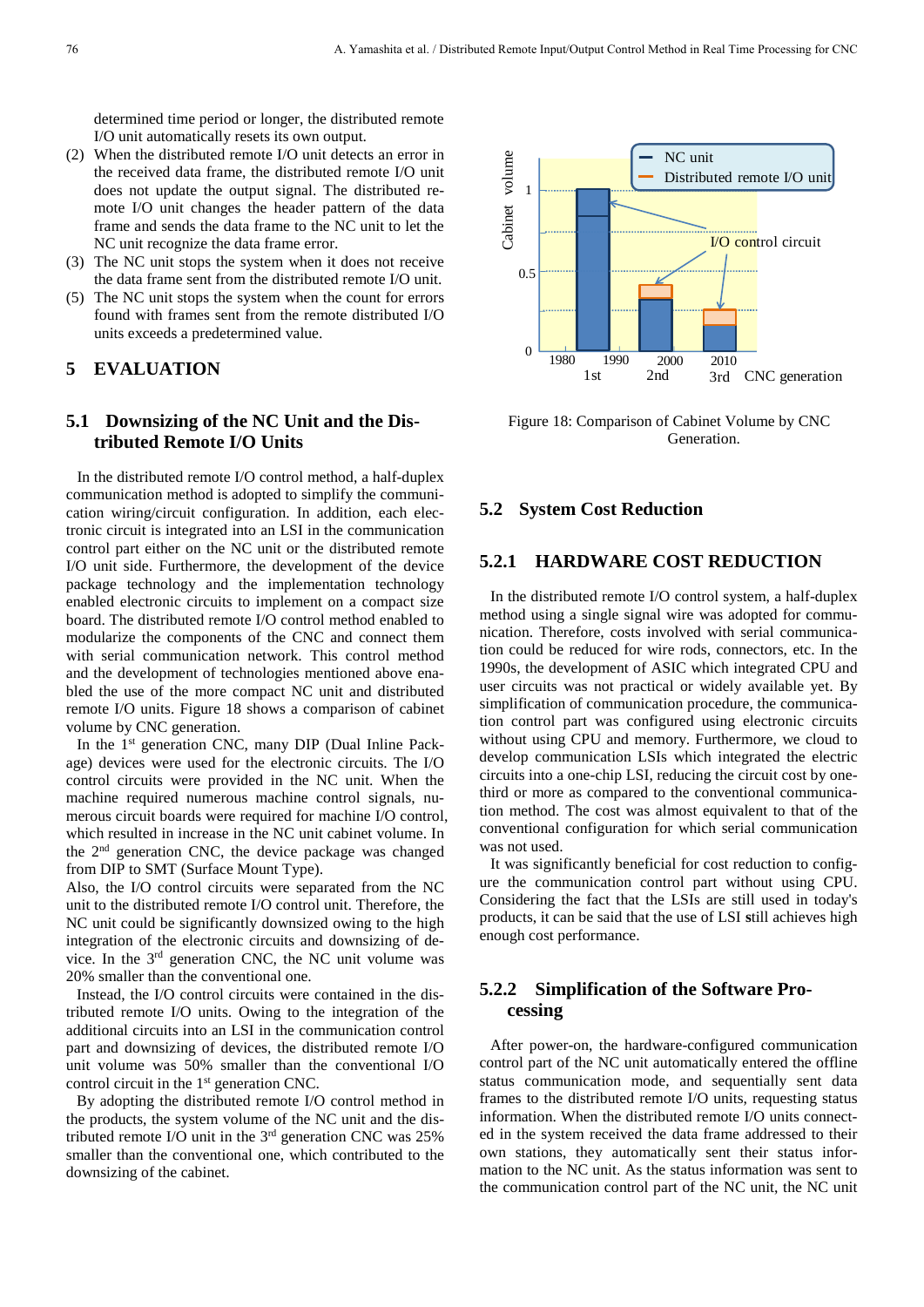only had to check the status of each distributed remote I/O unit during software processing for initialization. Thus, it was possible to simplify the software processing. In the online communication mode, the NC unit writes the control command and parameters in the I/O buffer of the communication control part. After a predetermined time period, the NC unit reads the I/O buffer of the communication control part. It was possible to simplify the software processing because the information of the external devices could be easily read through the distributed remote I/O units without much concern for the serial data communication.

In the distributed remote I/O control method, the simplification was achieved without increasing the load for the main CPU to perform communication processing. Therefore, it was not necessary to replace the main CPU of the NC unit with a high-performance CPU, which enabled suppression of cost increase.

#### **5.3 Flexible System Configuration**

The number of I/O signal control points depends on the machine tools configuration. In the conventional NC unit, the number of I/O control points of each class of the NC unit is fixed for its hardware configuration. By adopting the compact-sized distributed remote I/O units in the products and configuring the system using multiple units as required, it was made possible to configure the machine I/O control part of the CNC flexibly to support the number of I/O control points required by the machine tools.

Also, versatility was achieved for the communication function by defining the command and the data as shown in the examples of communication data format in Fig. 15. Thus, it was possible to use distributed remote I/O units with a wider variety of functions as follows: other than for input/output of the normal I/O signals, it was possible to use distributed remote I/O units for outputting the data to the display, inputting the number of pulses and outputting or inputting the analog voltage signal to and from the peripheral devices. The wide selection of the distributed remote I/O units allowed the NC unit configuration to support the I/O type or the number of points of the machine to be controlled, and flexibility of system configuration was further improved. Table 1 shows the distributed remote I/O unit types.

The conventional CNC requires wire connections from one power panel to all machine components in the system. By using distributed remote I/O control method, the distributed arrangement of the NC unit, drive units, and distributed remote I/O units are made possible according to the configuration of the machines.

For example, when a machine has a building block structure and auxiliary devices may be added depending on specifications, it is possible to make a power panel for the machine and connect it to the machine, and make dedicated power panels for auxiliary devices and arrange the distributed remote I/O units to be connected to the power panels. Thus, it was made possible to configure a system by connecting the power panel of the machine and the power panel of the auxiliary devices using serial communication. This approach did not need the change on the machine power panel side. The auxiliary devices could be added only by

Table 1: List of Distributed Remote I/O Units.

| Distributed remote | Digital | Digital | Pulse   | Analog | Analog |
|--------------------|---------|---------|---------|--------|--------|
| I/O unit type      | input   | output  | counter | input  | output |
| А                  | 32      | 32      |         |        |        |
| B                  | 64      | 48      |         |        |        |
| C                  | 64      | 48      |         |        | 1ch    |
|                    | 32      | 32      | 2ch     |        |        |
| E                  | 32      | 32      |         | 4ch    | 1ch    |

connecting serial communication cables. Thus, it was made possible to reduce additional wiring works, add optional machine tools functions easily, and increase flexibility of the system.

Also, owing to the downsizing of the NC unit, the NC unit can be flexibly placed on various locations, not only inside the power panel as before, but also on the back side of the display part of the display and operation unit, for example.

#### **5.4 Reliability and Safety of the System**

#### **5.4.1 Reliability at Power-on**

In the distributed remote I/O control method, the CNC is configured by connecting the NC unit and the distributed remote I/O units through communication. We evaluated whether the NC unit recognizes distributed remote I/O units connected to the NC unit, and how the system operates when misrecognition occurs after initialization at power-on.

After initialization at power-on, the NC unit requested information on the type and settings of the distributed remote I/O units in the offline status communication mode. After this hardware information was obtained, the NC unit switched the mode to the online mode. In the above operation, when the actual machine information was not consistent with the NC unit setting information, inconsistency was regarded as an alarm and the CNC operation did not start. As a result, we confirmed that the actual system configuration is checked without fail when the system mode transfers to the normal online mode from the initial status after power-on, and the system is highly reliable in preventing malfunction when a connected device is misrecognized.

### **5.4.2 Reliability and Safety at Fault Conditions**

In terms of communication functions, we evaluated how the reliability and safety of the system can be assured in case of communication failures between the NC unit and the distributed remote I/O units.

Under normal conditions, the NC unit periodically sends data to the distributed remote I/O units and receives data from the distributed remote I/O units after a predetermined time period, following a predetermined procedure. When a communication break or cable disconnection occurred, no data frame was sent from the distributed remote I/O units, the NC unit determined that a communication break or cable disconnection was occurring, and stopped the system.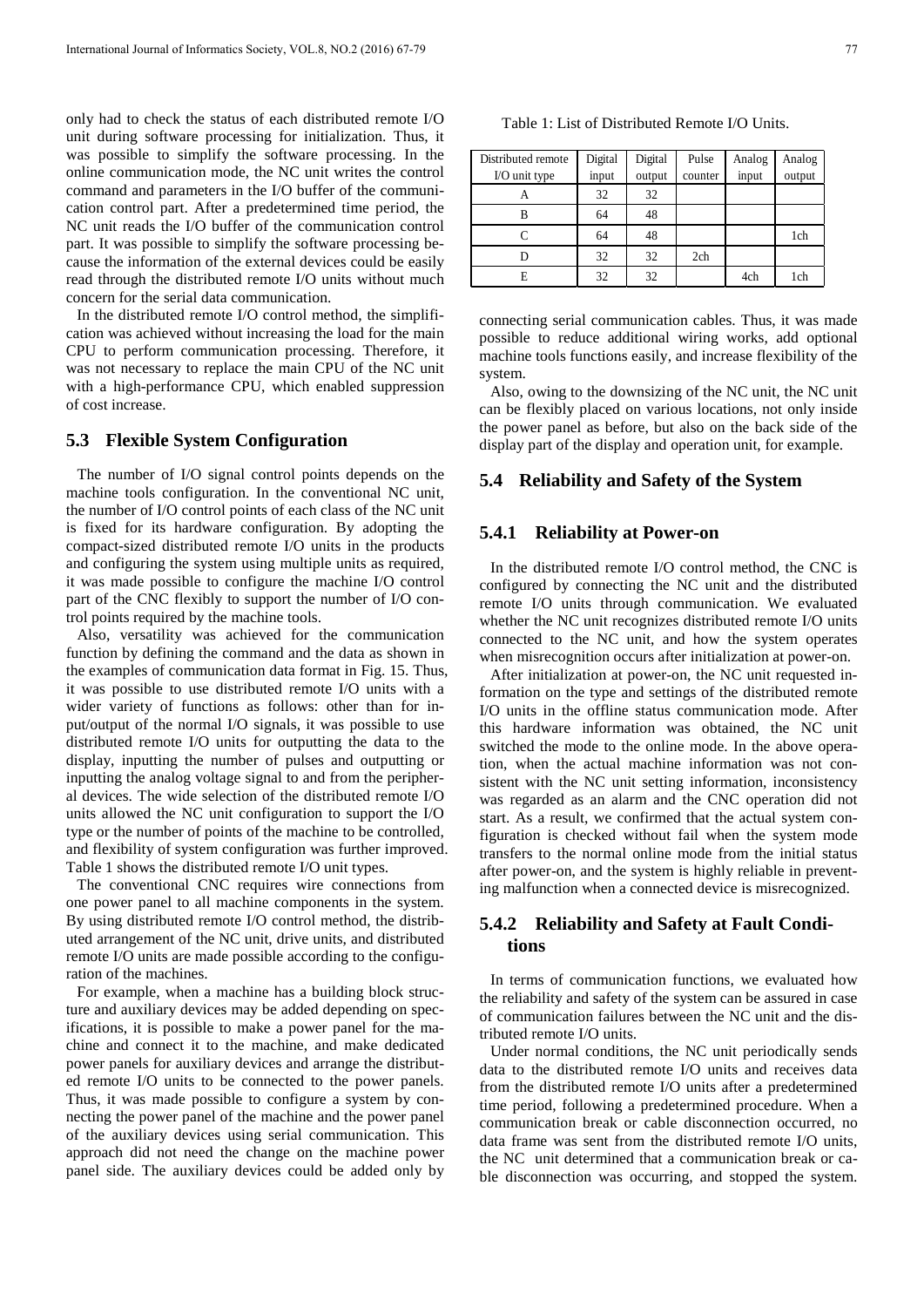

Figure 19: Annual Shipment Amount of the LSIs/IPs for Communication Control Part.

When noise was present and the count for errors in the data frame sent by the distributed remote I/O module exceeded a predetermined value, the NC unit also stopped the system.

We confirmed that the NC unit assures system safety by monitoring the data frame sent from the distributed remote I/O units.

On the other hand, the distributed remote I/O units check the communication status with the NC unit by monitoring the data frame sent from the NC unit.

When an incident such as a cable disconnection or break occurred, the distributed remote I/O unit reset the machine control signal output since it did not detect a data frame sent from the NC unit for a predetermined time period. When the NC unit stopped the system for some reasons, the NC unit detected the system stop with a watchdog using its internal timer, and the signal sent from the distributed remote I/O units was turned off. The distributed remote I/O unit detected that no data frame was sent from the NC unit for a predetermined time period, and reset the machine control signal output. Based on the above, we confirmed that the machine control signal can be reset even when the NC unit enters an error status and stops the system. Also, when the distributed remote I/O unit detected an error in the received data frame, the distributed remote I/O unit held and did not update the machine control signal output.

We confirmed that the above measures ensure the safety of the highly reliable system against abnormal stops of the NC unit or communication failures such as communication breaks.

### **5.5 Widespread Use of the Distributed Remote I/O**

The CNC using the distributed remote I/O control method started to be shipped to the market in the late 1990s. The hardware circuits of the communication control part, a core of the distributed remote I/O control, were integrated into a one-chip LSI in the communication control part. Two types of LSIs were developed: one with a master function is equipped on the NC unit, and the other with a slave function is equipped on the distributed remote I/O units.

Owing to the subsequent development of semiconductor technologies, the LSI of the communication control part is also used as the intellectual property (IP) core of FPGA or

ASIC. Figure 19 shows the annual shipment amount of the LSIs for the communication control part with the master or slave function and the IP cores. The annual shipment amount in 1997 when the shipment started is used as reference. The distributed remote I/O control method is now widely available in the market. The most recent annual shipment amount of products is more than 10 times of that of the first year of shipment, and the cumulative number exceeded 5,000,000.

# **6 CONCLUSION**

We reported on the distributed remote I/O control method in the CNC. When serial communication started to be widely available in the 1990s, integrating CPU and user circuits into a one-chip LSI was not practical or widely available yet. Using communication CPUs caused increasing cost and decreasing power of competitive products. Simplification of communication procedure and reduction of data enabled to achieve the communication between the NC unit and the distributed remote I/O unit only by electronic circuits and integration into a one-chip LSI. With this communication control method, we established a compact and low-cost network for machine I/O control of CNC, without compromising the real time performance of the CNC. Thus we modularized the components of the conventional CNC according to their functions and achieved downsizing and optimization of the individual modules. Consequently, we achieved distribution of the component modules of the NC unit and improved flexibility of system configuration while maintaining high reliability and safety of the system. Modularization and distribution of the modules by the distributed remote I/O control method herein was a pioneering solution. The concept of the idea is the origin and the inheritance for the today's CNC.

The basic idea for this I/O control method is to define the communication control method suitable for the real time control for the CNC. Specifying the purpose and simplifying the related information are the key factors to solve issues. We presume that the concept of the idea will also be meaningful in the coming age of IoT. We anticipate further contributions to the development of the new systems for manufacturing in the future.

#### **REFERENCES**

- [1] J. Wan, H. Cai, and K. Zhou, "Industrie 4.0: Enabling Technologies," IEEE/ICIT, 2014 International Conference on, pp. 135 - 140 (2015).
- [2] F. Tao, Y. Zuo, L. D. Xu, and L.Zhang, "IoT-Based Intelligent Perception and Access of Manufacturing Resource Toward Cloud Manufacturing," IEEE Tran. Industrial Informatics, Vol.10, No.2, pp.1547 – 1557(2014).
- [3] F. Tao, Y. Cheng, L. Xu, L. Zhang, and B. H. Li, "CCIoT-CMfg: Cloud Computing and Internet of Things-Based Cloud Manufacturing Service System," IEEE Tran. Industrial Informatics, Vol.10, No.2, pp.1435 – 1442(2014).